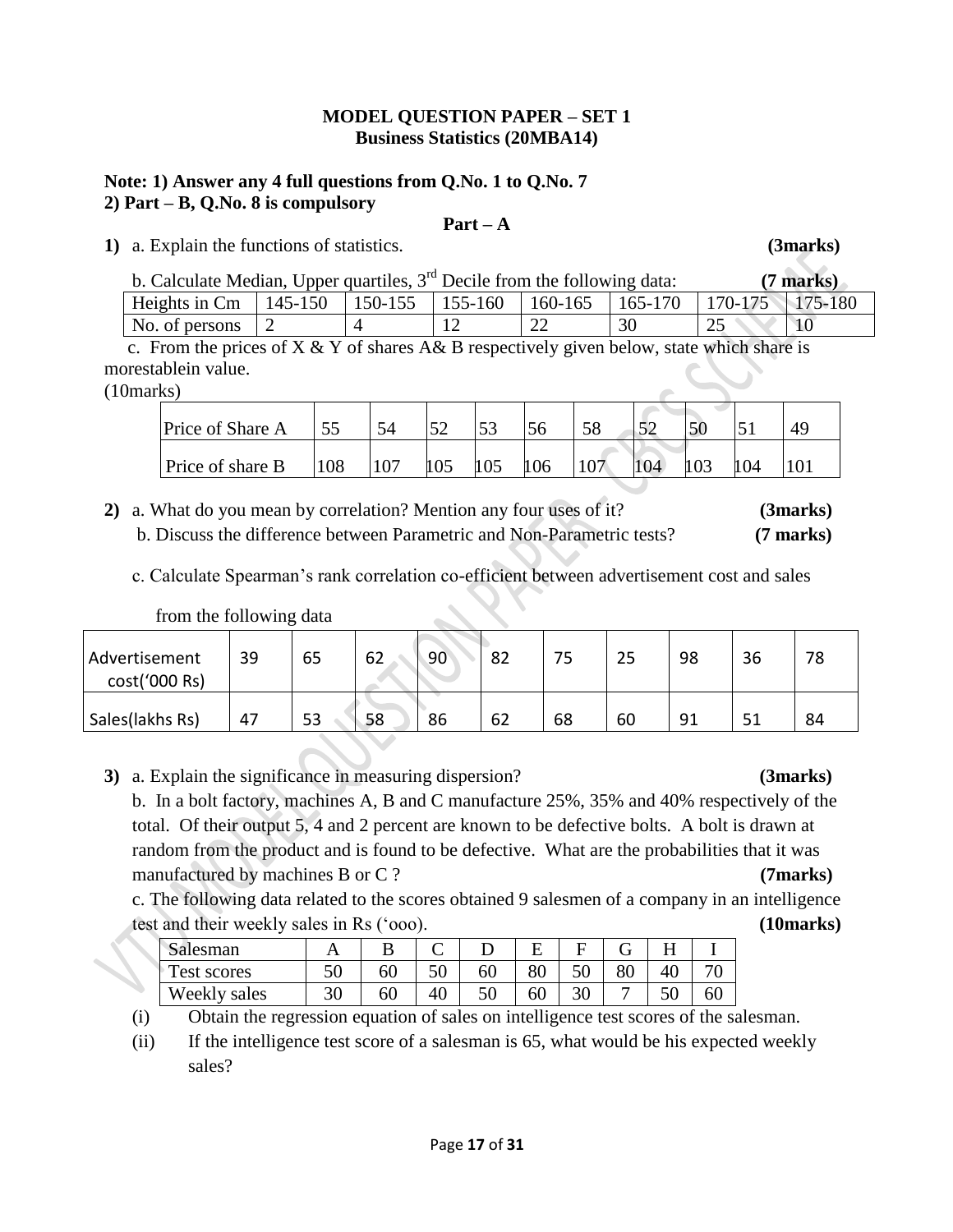- **4)** a. What is Poisson's distribution? Mention 2 application of Poisson distribution. **(3marks)**
	- b. calculate Rank Correlation co-efficient between marks assigned to 10 students by judges X & Y in a certain competitive test. **(7marks)**

| Marks given by judge X   52   53   42   60   $\overline{45}$   41   37   38   25   27 |  |  |  |  |  |
|---------------------------------------------------------------------------------------|--|--|--|--|--|
| Marks given by judge Y   65   68   43   38   77   48   35   30   25   50              |  |  |  |  |  |

- c. (i) A cyclist pedals from his house to his college at a speed of 10 km/hr and back from college to his house at 15 km/hr. Find the average speed. **(5 marks)**
	- (ii) If the A.M. of two observations is 127.5  $\&$  their G.M. is 60. Find (i) Their H.M.  $\&$  (II) two observations. **(5 marks)**
- **5)** a. What do you mean by correlation? Mention any four uses of it? **(3 marks)**
	- b. The mean and standard deviation of a set of 100 observations were worked out as 40 and 5 respectively by a computer which by mistake took value 50 in place of 40 for one observation. Find the correct mean and standard deviation **(7 marks)**
	- c. Goals scored by two teams  $A \& B$  in a football season are given below. Find the more consistent team. **(10 marks)**

| No. of goals |  |  |  |
|--------------|--|--|--|
| Team A       |  |  |  |
| Team B       |  |  |  |
|              |  |  |  |

- 6) a. Define time series analysis? Mention the methods used for the study and measurement of trend in time series ? (3 marks)
	- b. Explain the Procedure of hypothesis test described various stages involved. **(7 marks)**
	- c. Mysuru Mahanagar Palike surveyed the travel preferences of people who travelled to work by train or bus. The initial analysis suggested that 1 in 5 people travelled by train to work. If 5 people are interviewed, what is the probability that,
		- i) Exactly 3 prefer travelling by train
		- ii) Three or more prefer travelling by train and
		- iii) Less than 3 prefer travelling by train. **(10marks)**

7) a. What is hypothesis? Mention the types of hypothesis testing? (3 marks)

 b. From the following series of annual data, find the trend line by the method of semi-averages. Also estimate the value for 1999. (7 marks)

| Year         | 1990 | 1991 | 1992 | 1993 | 1994 | 1995 | 1996 | 1997 | 1998 |
|--------------|------|------|------|------|------|------|------|------|------|
| Actual value | 170  | 231  | 261  | 267  | 278  | 302  | 299  | 298  | 340  |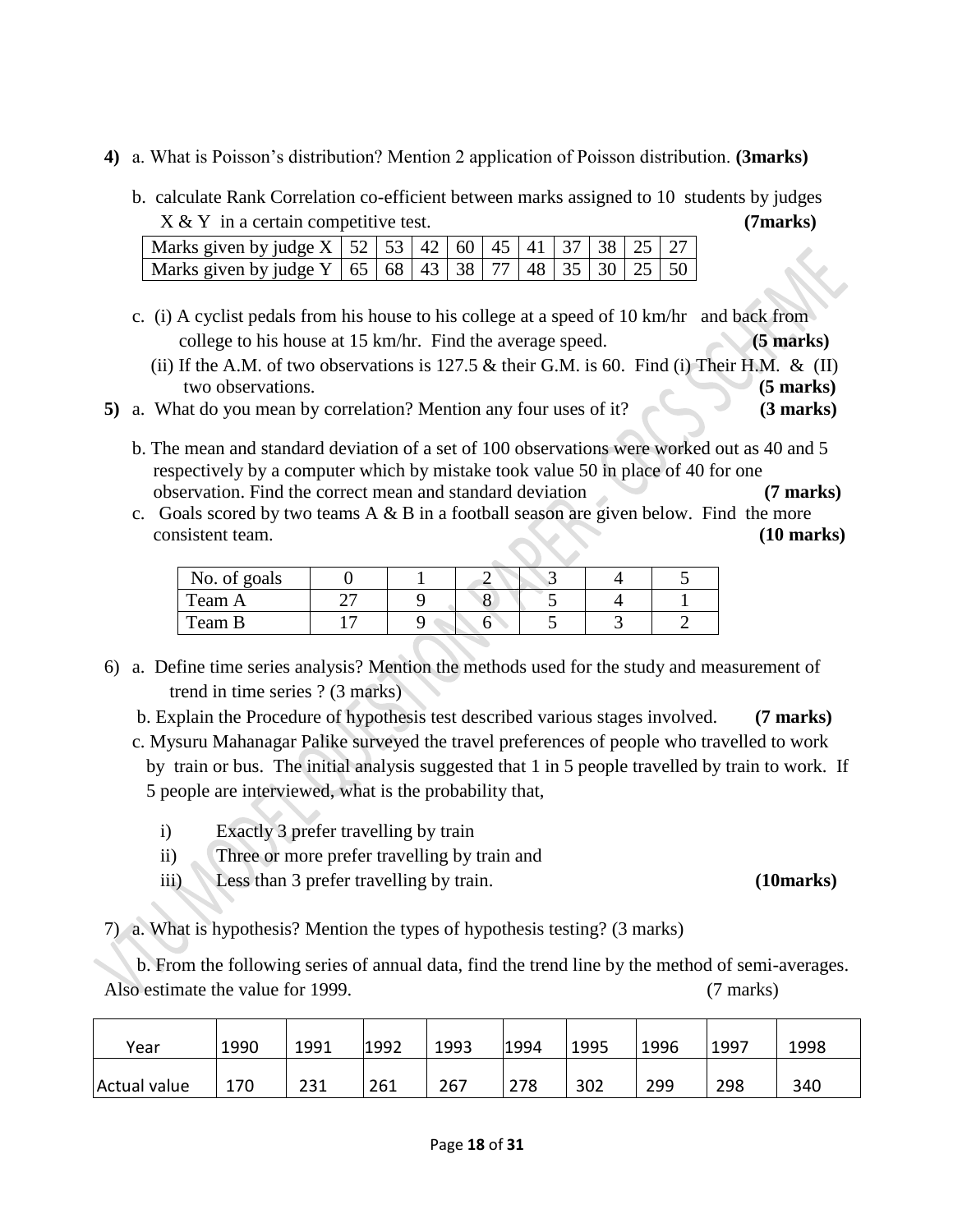c. Three products received the following performance ratings by a panel of 15 consumers.

|    | Product |    |
|----|---------|----|
| A  | В       | C  |
| 50 | 80      | 60 |
| 62 | 95      | 45 |
| 75 | 98      | 30 |
| 48 | 87      | 58 |
| 65 | 90      | 57 |

Use the Kruskal-Wallis test and  $\alpha = 0.05$  to determine whether there is a significant difference in the performance ratings for the products. **(10 marks)**

# **Part - B**

J.

8) a. A coaching centre claims that students will perform better in their exams after going through the coaching offered by their centre. The table given below shows the marks obtained by 6 students before and after the coaching course. Can you conclude that the students score has improved after the course with level of significance  $\alpha = 0.05$ ?

| Student        |    |    |    |    |    |
|----------------|----|----|----|----|----|
| Marks (before) | 85 | 96 |    | 76 | 78 |
| Marks (after)  | 88 | 85 | 89 | 86 | 89 |

 **(10 marks)**

b. The number of defects per unit in a sample of 330 units of manufactured product was givenbelow. Fit a Poisson distribution to the data ( Given  $e$ -0.439 = 0.6447)

| No. of defects |      |  |  |
|----------------|------|--|--|
| No. of units   | 71 A |  |  |

**(10 marks)**

\*\*\*\*\*\*\*\*\*\*\*\*\*\*\*\*\*\*\*\*\*\*\*\*\*\*\*\*\*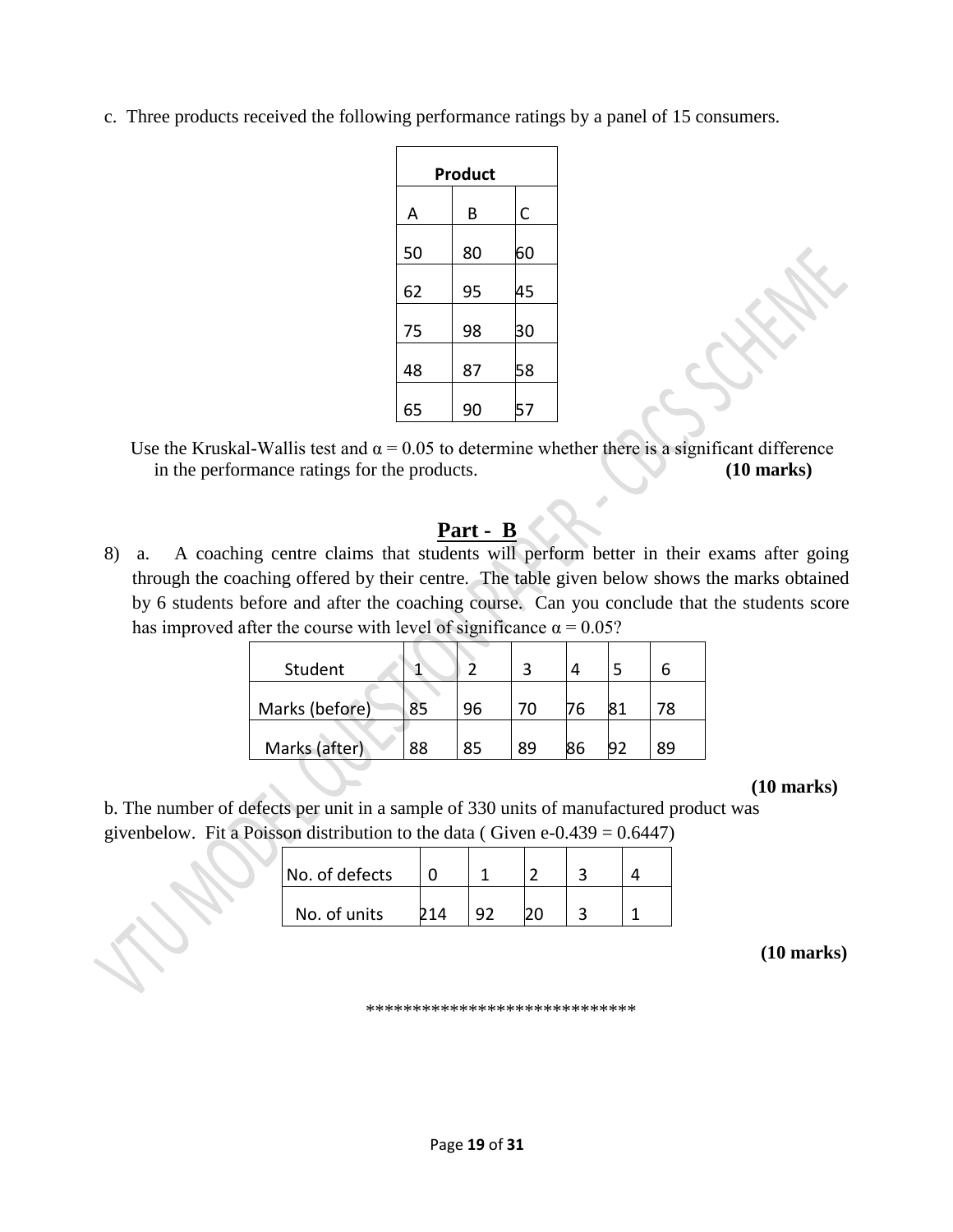### **MODEL QUESTION PAPER – SET 2 Business Statistics (20MBA14)**

Note: 1) Answer any 4 full questions from Q.No. 1 to Q.No. 7

2) Part – B, Q.No. 8 is compulsory

 $Part - A$ 

- 1. a.Mention the applications of statistics**. (3marks)**
	- b. Find the Mean & Standard Deviation from the following data**: (10marks)**

|  |  | $X$ 10 20 30 40 50 60 70 80                     |  |  |
|--|--|-------------------------------------------------|--|--|
|  |  | $ Y $ 15   30   53   75   100   110   115   125 |  |  |

 c. Fit a straight line trend by the method of least squares and estimate the arrival in the year 2013, for the data indicated in the table below: **(10marks)**

| Year              | 2003 | 2004     | 2005    | 2006 | 2007 | 2008     | 2009 |
|-------------------|------|----------|---------|------|------|----------|------|
| Tourists arrivals |      | or<br>∠∪ | ີ<br>رے | رے   | າ 1  | ററ<br>∠∪ | 30   |

- 2. a. Discuss the advantages and limitations of Diagrams and Graphs. **(3marks)**
	- b. For a certain frequency table which has only been partly reproduced, here the Mean was found to be 1.46. Calculate the missing frequencies.

|                  |    |          | J           | $\overline{\phantom{a}}$ |    |           |
|------------------|----|----------|-------------|--------------------------|----|-----------|
| No. of accidents |    |          | $\sim$<br>∽ |                          |    |           |
| No. of days      | 46 | $\Omega$ |             | رے                       | 1∪ | $N = 200$ |
|                  |    |          |             |                          |    |           |

c. From the following data obtain the two regression equations. **(10 marks)**

| <b>Sales</b> | <b>Q</b>       | 07 | 108 | $1^{\wedge}$<br>+ ← + | 67      | $1 \cap 1$<br>∠⊣     | −<br>ـد آب | $\overline{\phantom{a}}$<br>້ |    | $\overline{\phantom{a}}$<br>$\overline{\phantom{a}}$ |
|--------------|----------------|----|-----|-----------------------|---------|----------------------|------------|-------------------------------|----|------------------------------------------------------|
| purchase     | $\overline{ }$ | ັ  | 69  | Q <sub>7</sub>        | 70<br>U | $\mathbf{Q}^{\star}$ | 39         | 0 <sub>1</sub>                | 80 | $\overline{a}$                                       |

- 3. a Mention the rules of probability with formula. **(3marks)**
	- b. Discuss : (i) Type I & Type II errors (ii) Different methods of estimating trend **(7marks**)
	- c. The table below represents the number of bounced cheques in two banks Bank A and Bank B – on randomly chosen 12 days for Bank A and 15 days for Bank B. use a Mann-Whitney U test to examine at a 5 percent level of significance whether Bank A has more bounced cheques as compared to Bank B.

| <b>Bank A</b> | 42 | 65 | 38 | 55 | 71 | 60 | 47 | 59 | 68 | 76 | 42 |    |    |    |
|---------------|----|----|----|----|----|----|----|----|----|----|----|----|----|----|
| <b>Bank B</b> |    | 17 | 35 | 19 |    | 24 | 42 | 14 | 28 | 10 | 15 | 20 | 45 | 50 |

**(10 arks)**

**(7 marks)**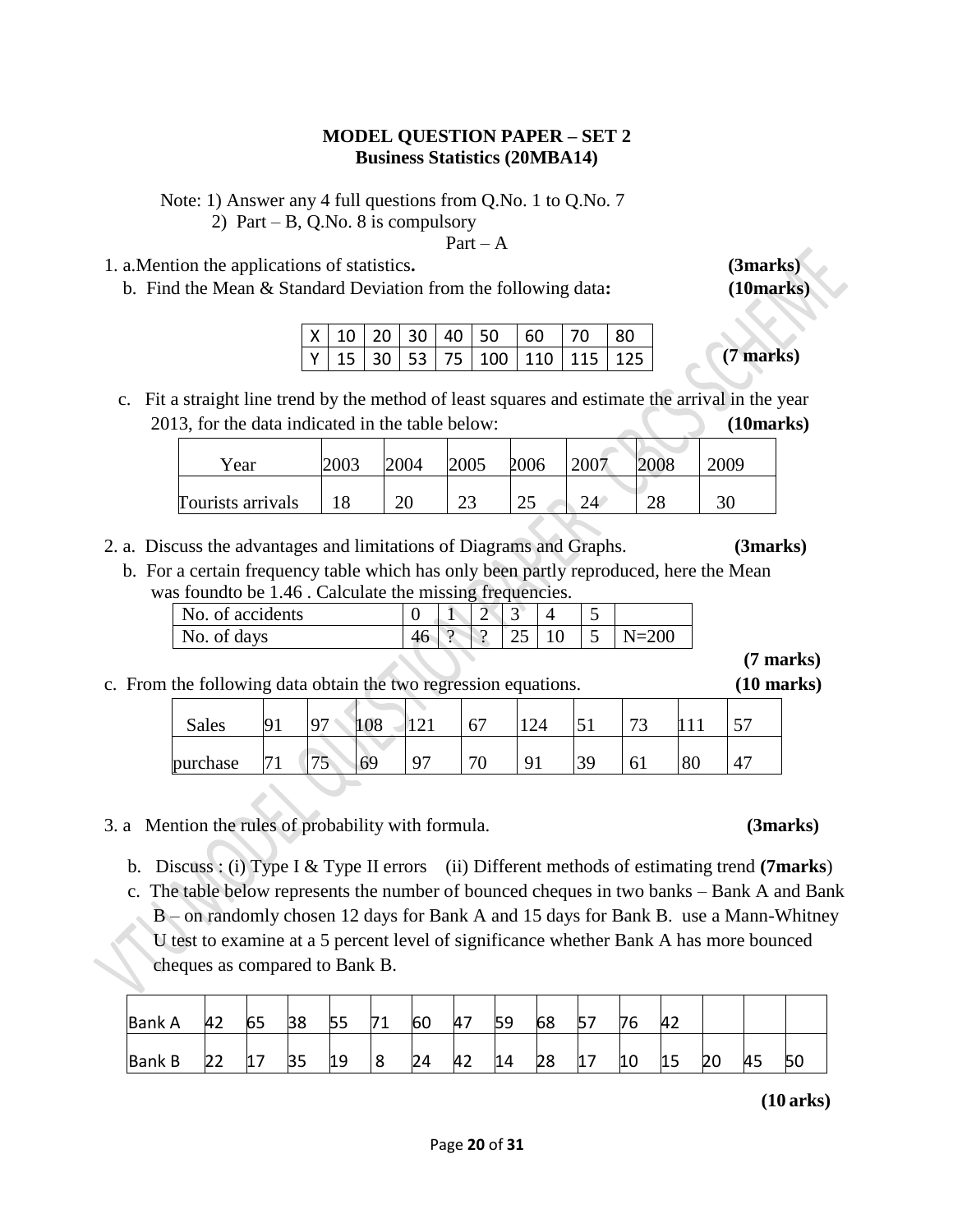- 4. a. Define time series analysis? Mention the methods used for the study and measurement of trend in time series ?(3marks)
- b. Explain the Procedure of hypothesis test described various stages involved**. (7 marks)**
- c. A financial analyst wanted to find out whether inventory turnover influences any company's earning per share (in percentage). A random sample of 7 companies listed in a stock exchange were selected and following data was recorded for each:

| Company | Inventory turnover (no. of times) | Earnings per share(percentage) |
|---------|-----------------------------------|--------------------------------|
| A       | $\overline{4}$                    | $11 -$                         |
| B       |                                   | $\mathbf Q$                    |
|         |                                   | 13                             |
| D       | 8                                 |                                |
| E       | 6                                 | 13                             |
| F       |                                   |                                |
|         |                                   |                                |

Using Spearman's rank correlation, find the strength of association between inventory turnover and earnings per share. Interpret the findings. **(10 marks)**

- 5. a. What is Poisson's distribution? Write a formula for probability function of Poisson's distributions. (3marks)
	- b. Discuss the difference between Parametric &Non Parametric tests. **(7 marks)**
	- c. From the following table calculate the Co-efficient of correlation by Karl Pearson's method,

| $\mathbf{Y}$ | $\mathcal{D}$ |  |  |
|--------------|---------------|--|--|
| V            |               |  |  |

**(10 arks)**

6. a. Define the following terms : i) Independent event; ii)Mutually exclusive event ; iii) Equally likelyEvent. **(3 marks)**

 b. A machine is expected to produce nails of length 3 cm. A random sample of 25 nails gave an average length of 3.1 cm with SD 0.3 cm. can it be said that the machine is producing nails as per specification. (Given value of  $t_{0.05}$  for 24 df is 2.064)

 **(7marks)**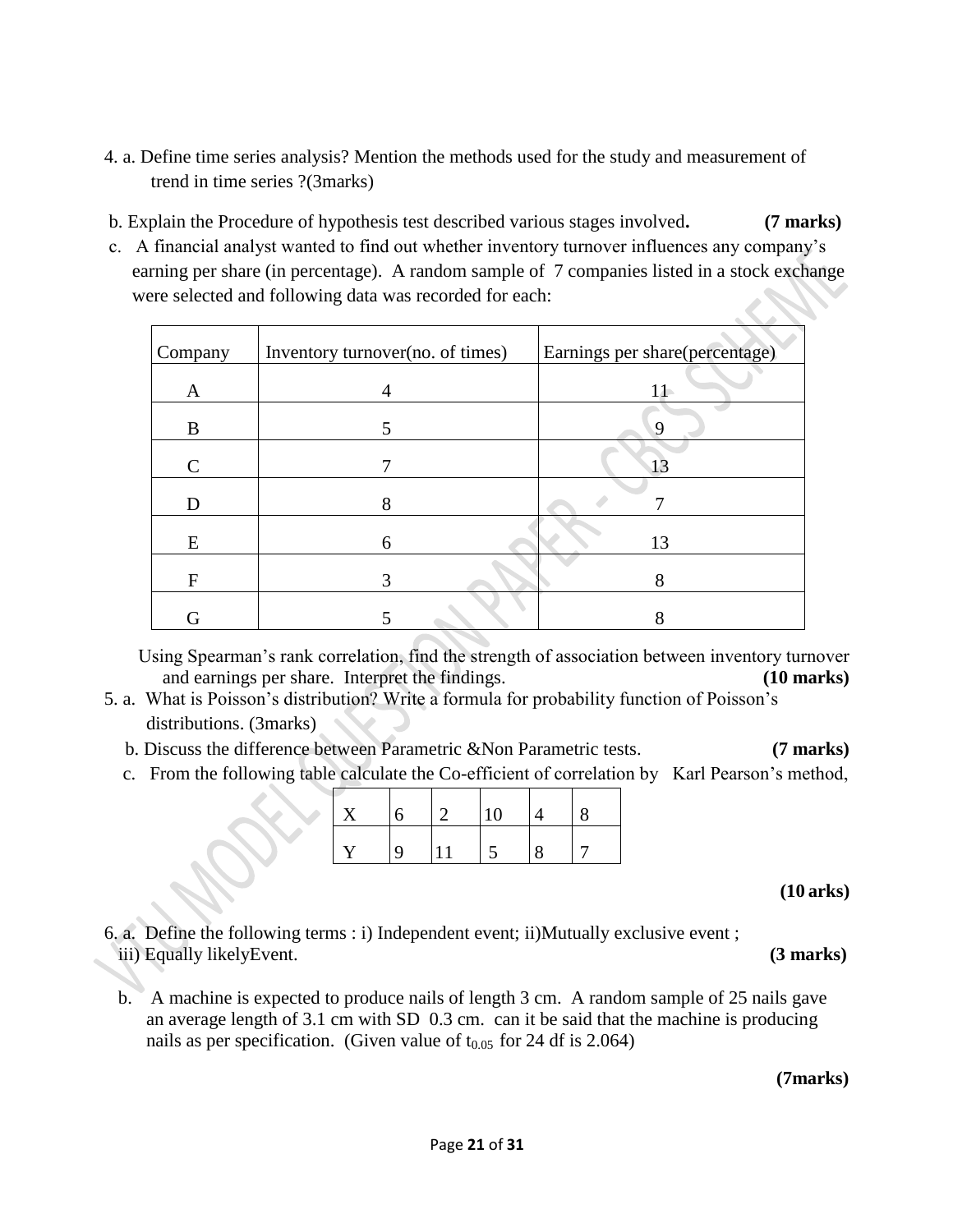c. The quarterly sales for five years from 2008-2011 is given below. Use ratio to moving average method to determine the seasonal indexes.

| Quarter | Sales (Rs. In thousand) |    |    |    |  |  |  |  |
|---------|-------------------------|----|----|----|--|--|--|--|
|         |                         | Ш  | Ш  | IV |  |  |  |  |
| 2008    | 77                      | 62 | 56 | 61 |  |  |  |  |
| 2009    | 85                      | 64 | 62 | 79 |  |  |  |  |
| 2010    | 91                      | 73 | 67 | 86 |  |  |  |  |
| 2011    | 102                     | 80 | 74 | 95 |  |  |  |  |

**(10 arks)**

7. a. Explain the difference between simple and multiple regression with example. **(3 marks)**

- b. A research was conducted to understand whether women have a greater variation in attitude on political issues than men. Two independent samples of 31 men and 41 women were used for the study. The sample variances so calculated were  $120$  for women  $\&$  80 for men. Test whether the difference in attitude toward political issues is significant at 5% level of significance using F test. **(7marks) (7marks)**
- c. Three machines are used in the packaging of 10 kg of wheat flour. Each machine is designed to pack on an average 10 kg of flour per bag. Samples of six bags were selected from each machine and the amount of wheat packaged in each bag is shown below:

| achine 1 | 15.8 | 15.9 | 16.2 | 15.7 | 16.3 | 15.8 |
|----------|------|------|------|------|------|------|
| achine 2 | 16.5 | 16   | 15.4 | 15.9 | 16.2 | 16.1 |
| achine 3 | 15.7 | 16.4 | 16.2 | 15.9 | 15.7 | 16.3 |

Use a 5 percent level of significance to test the hypothesis that the amount of wheat packaged by the three machines is the same using K-W test. **(10 marks)**

## **Part - B**

- a. The average daily sales of 500 branch offices was Rs. 150 thousand  $\&$  the SD of Rs. 15 thousand. Assuming the distribution to be normal, indicate how many branches have sales between :(i) Rs. 120 thousand & Rs. 145 thousand
	- (ii) Rs. 140 thousand & Rs. 165 thousand **(10 marks)**